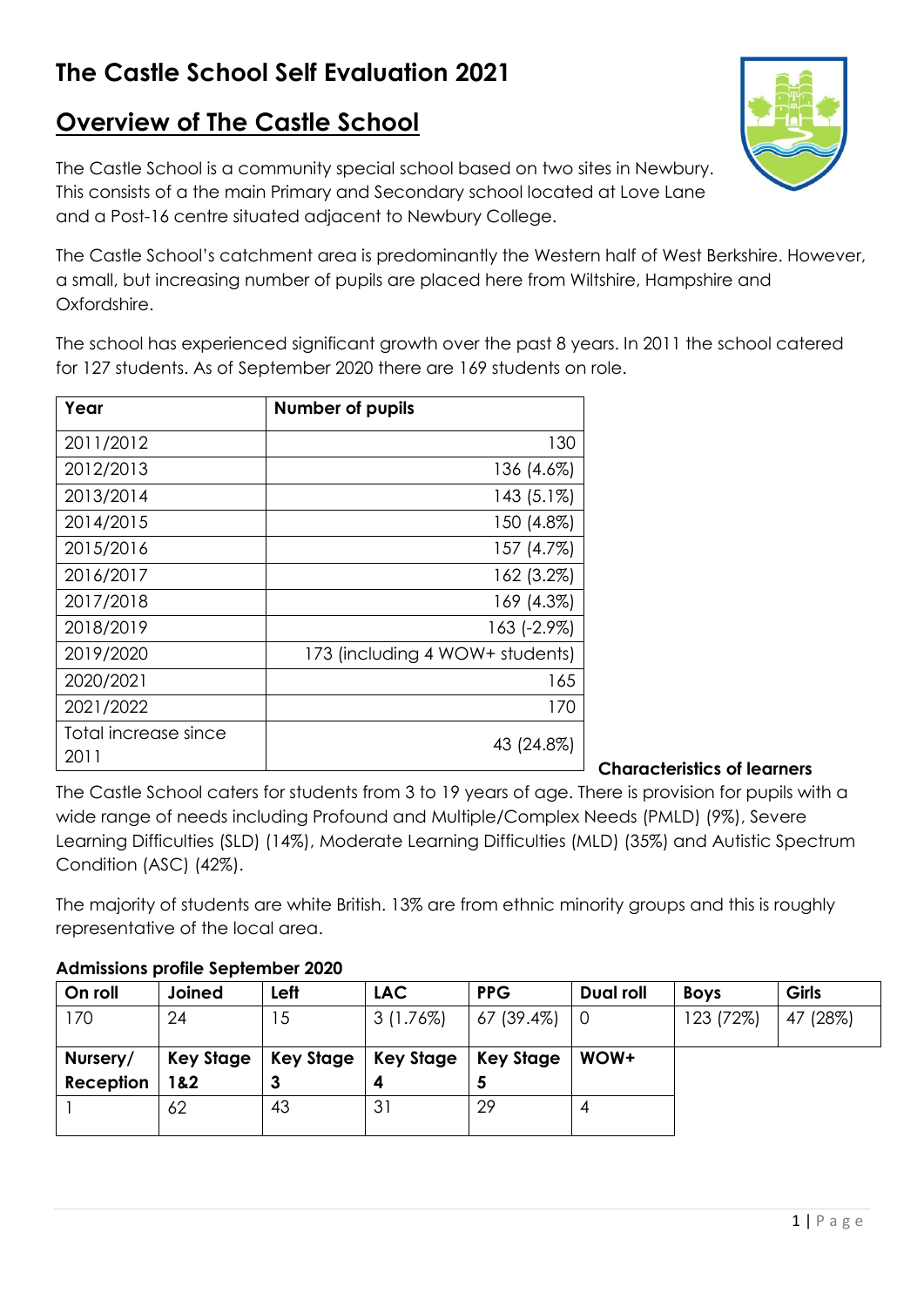# **Vision and Values**

# **Our Purpose**

The Castle School exists to provide a caring, nurturing and outstanding educational community for the learners of West Berkshire and beyond. Our key purpose is to educate, motivate, inspire and celebrate all children with additional needs and to provide a quality educational experience which encourages equality for all; to develop individual self-worth, esteem and potential in all learners and uphold their rights.

**Our vision is** to create a happy, secure and stimulating learning environment which will encourage and challenge our learners to develop their skills and knowledge as far as they can and provide the best education possible.

# **Our aims** are to:

- encourage all our learners to be curious and hungry to learn, now and in the future
- enable our learners to become valued citizens who contribute positively within their community and beyond
- set high expectations in all areas of learning and create an environment that enables our learners to flourish
- deliver outstanding provision that is at the cutting edge of good practice
- develop positive, mutually-trusting partnerships with families to improve the outcomes of our learners
- empower our learners and equip them with the skills to achieve a full and independent adult life
- engender confidence, resilience, self-worth and a passion for life-long learning

**We believe** that anyone with the drive and desire can reach their goals. Our role is to inspire young people to achieve and provide the support to enable our learners to become independent, self-confident and resilient members of the community.

**We will strive** to do this together by:

- providing each learner with the skills, resilience, drive and passion needed to be successful and happy through a well-differentiated broad, balanced and inspiring curriculum
- celebrate everyone's achievements and talents and embrace the wonderful diversity of our inclusive school community
- having a highly trained, creative and innovative staff team
- empowering each learner through a total communication environment enabling everyone to express themselves and to remove barriers
- supporting each learner with engaging and active challenges to encourage everyone to become life-long learners.
- working together with learners, parents, carers, professionals and members of the community to improve outcomes for all.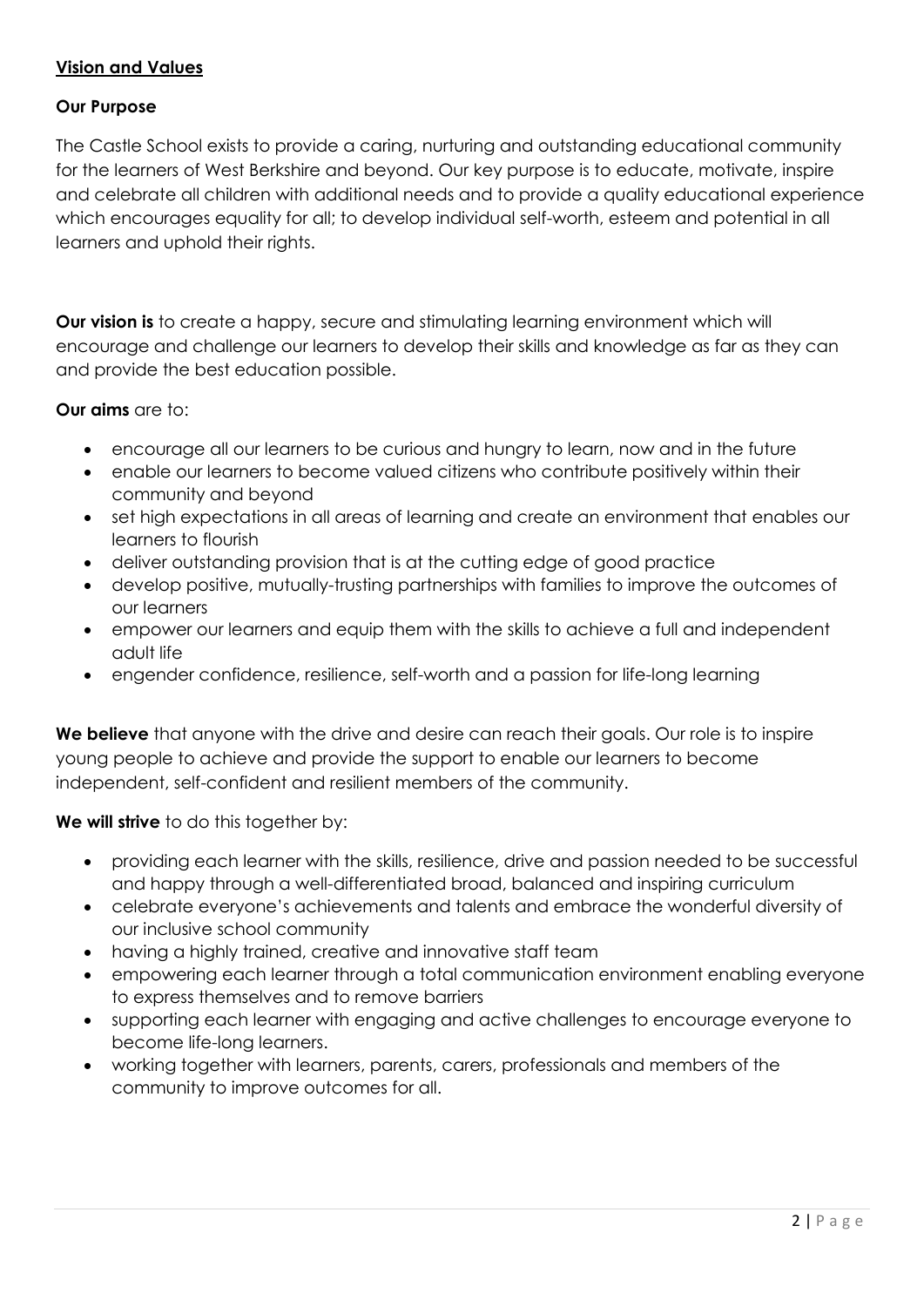# **SEF Judgements**

|                            | Date      | Overall effectiveness | Comment     |
|----------------------------|-----------|-----------------------|-------------|
|                            |           | Grade                 |             |
| Last OFSTED Inspection     | Jan 2019  |                       | Outstanding |
| Current grade based on SEF | Sept 2021 |                       | Outstanding |
| judgements                 |           |                       |             |

OFSTED inspected the school in January 2019. The Castle School was judged as continuing to be Outstanding in all areas.

# **Some key quotes from the report:**

*"Pupils' safety and well-being have the highest priority for all staff."*

*"Pupils say that they feel safe and know that they can share any concerns with an adult. Parents agree that their children are safe in school and that they are well looked after."*

*"Pupils make exceptionally strong progress during their time at the school, both academically and personally."*

*"Clear embedded routines, the knowledge of expert staff, and creative and flexible approaches enable all pupils to be as independent as possible."*

*"The curriculum is engaging and fun, with a broad range of activities to motivate pupils in lessons."*

*"pupils enjoy learning"*

*"The 'World of Work' is a key area of the curriculum and recognised as a best practice model of delivery, with significantly higher-than-average numbers of pupils on supported internships or gaining employment."*

*"Teamwork is embedded in the culture of the school, and working together successfully further enhances the high-quality teaching and learning."*

*"Staff are highly motivated and enjoy working at the school"*

*"Excellent relationships were evident between staff and pupils"*

*"The staff demonstrate patience and care at all times and are dedicated to encouraging pupils to be as independent as possible."*

*"The curriculum reflects the strong safeguarding ethos of the school. Pupils learn how to keep themselves safe through managing their own feelings as well as being alert to dangers beyond the school, particularly online."*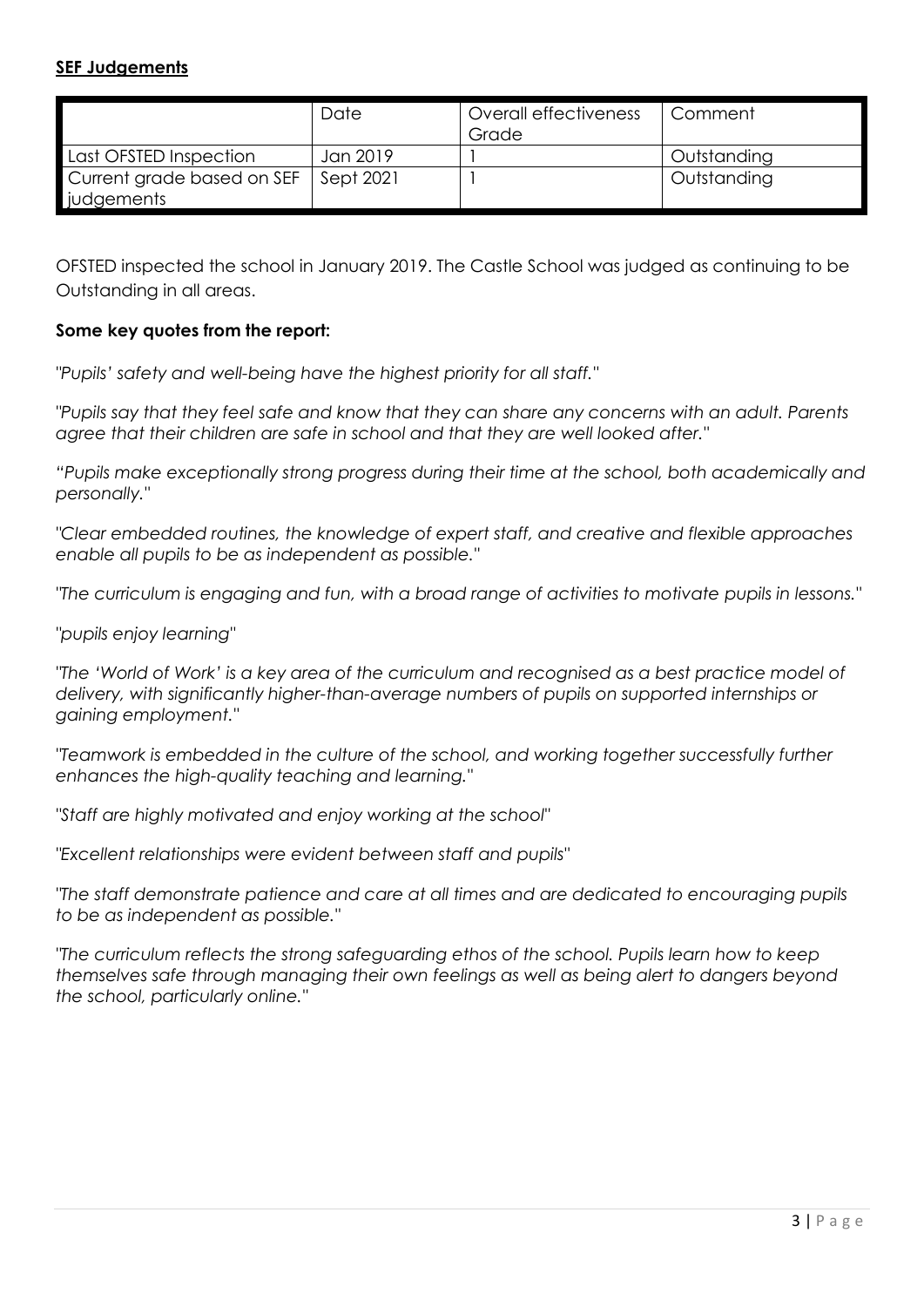# **Covid recovery**

Over the past 2 years, we have had to adapt and adjust due to the impact of Covid-19. This has been an extreme challenge, but, as a school family, we have come through. Down to the tireless work of the staff team, parents and students, along with support from governors and careful strategic and day-to-day planning from SLT and members of the extended leadership team, we have managed to support everyone through these challenging times.

As a school, we have remained open for the vast majority of the past 2 years. Even during the most restrictive lockdown at the start of 2021, we managed to set-up a system that saw a majority of students having on-site provision. In terms of on-site attendance, nationally secondary schools had around 5% in, primary schools had 21% in and special schools had 30% in. We managed to have 44% of our pupil cohort in school, which was very pleasing given the circumstances. We did this alongside a staff weekly rota, which enabled us to have more room in school and to keep everyone as safe as possible.

For those pupils remaining at home, we developed a comprehensive remote learning offer, bespoke to each class. This included a mix of Zoom sessions as well as other resources to enable all students to have daily link to school and enabled development of learning.

When students returned to school in September 2020 we developed a whole school recovery curriculum. This was developed from Barry Carpenter's research. As a school community our focus was on how we support children and staff to work through any challenges and or anxieties they may have experienced during lockdowns or ones that they are likely to continue to be exposed to in the future. Some of our students have and had many unanswered questions so it was important that we provided as much scaffolding as is possible to help them understand why their daily lives have been changed and how we are all working towards achieving some kind or normality.

A wealth of information has been produced around a 'recovery curriculum'. The reasoning behind this is for it to support our young people recover from their experience of the pandemic. The recovery curriculum was based on themes of recovery whilst recognising the variety of experiences each student will have all been through.

The overriding themes were as follows:

Safety, Connection, Belonging, Reassurance, Empathy, Self-Care, Self-Esteem and Emotions.

These are then broken down into 6 areas in which the themes of recovery can be expressed through. They are as follows:

Communication, Community, Sensory, Physical, The Arts and Wellbeing.

Covid recovery will continue and staff will utilise the recovery curriculum where needed.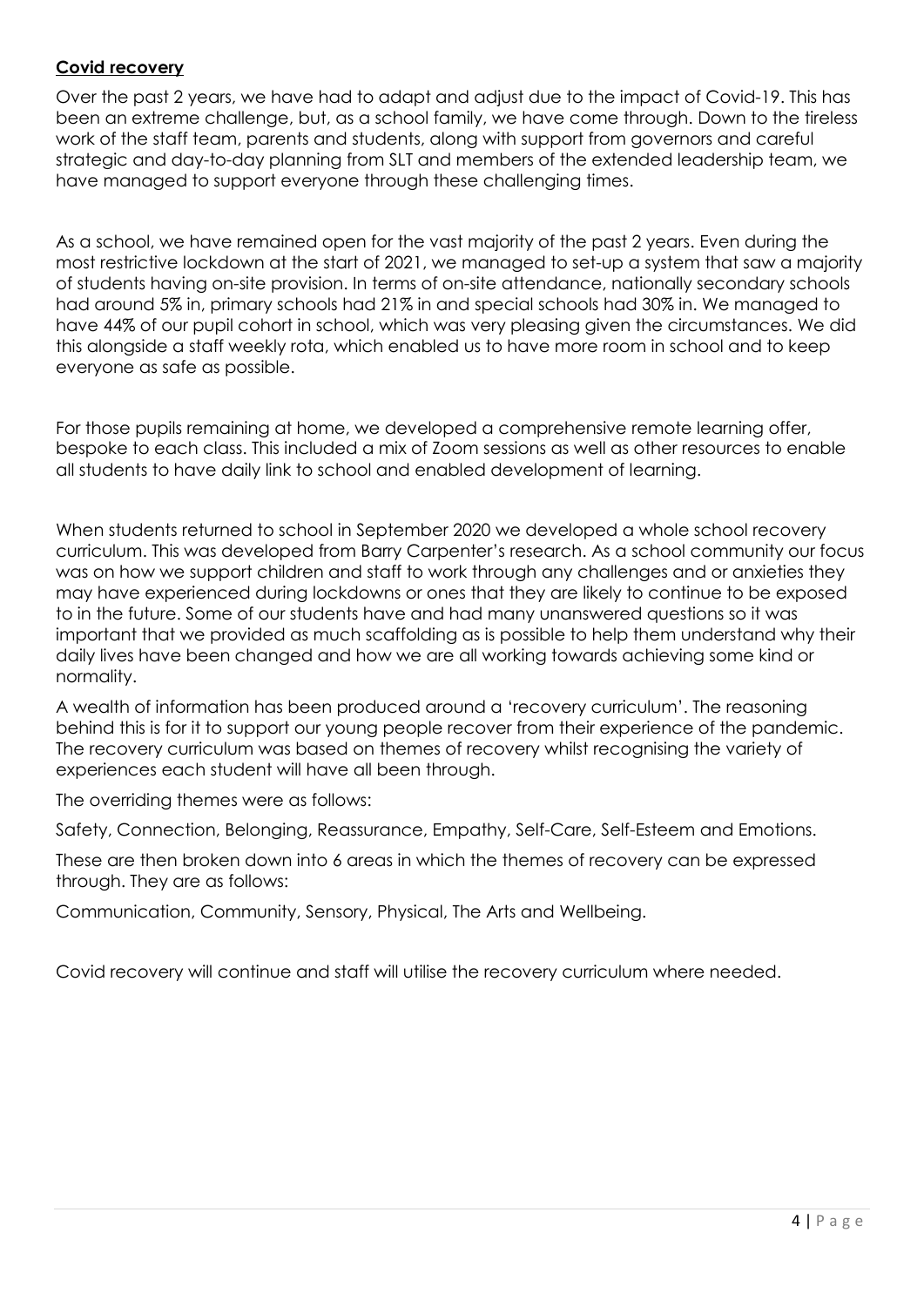# **Outcomes for Children and Other Learners** - judged to be *Outstanding*

It has been extremely difficult to have clear progress data for all pupils over the past year due to the restrictions of Covid-19.

#### **Overview**

We have moved assessment systems from BSquared to a new system called Earwig. The catalyst for change was based on the reflection that BSquared was not capturing all of the outstanding progress our students make in all areas. A prime example of this could be students gaining employment. In addition, Earwig is able to track progress of EHCP Outcomes in a way that will enable us to analyse the progress more effectively.

Other benefits to moving to Earwig:

- Reduction of admin workload
- Empowering all Teachers and Leadership to access and analyse data
- Bring together all pupil progress on to one system

The process of selecting a new assessment systems was carried out over the period of two academic years and involved looking at a number of different assessment systems.

Leaderships, Middle Leaders and then all staff were involved in the process to ensure we captured views from all users.

Other schools who use Earwig were contacted and questioned to get an understanding of the system over time from a user's perspective.

We phased the use of Earwig in to school over the 2021 Spring and Summer Terms.

Earwig is divided in to two clear sections: Frameworks and Records

Frameworks: A list of statements that students would work to achieve. We have three Frameworks:

- **1.** EHCP
- **2.** Castle Core
- **3.** Discoverer

Records: Allows us to capture any element of progress for a student that is not found on a Framework.

# **September 2020**

We began the academic year with some fundamental changes to the curriculum. We introduced a Recovery Curriculum to support student mental health and wellbeing. The Recovery Curriculum at The Castle School aimed to support the journey into our new normal. This curriculum wholeheartedly reinforces the whole schools vision and draws upon key therapeutic thinking in the current field of education.

Progress was monitored in a vast array of different ways to meet the individual needs of our students. For some, they needed to learn to be back in school and around people, for others they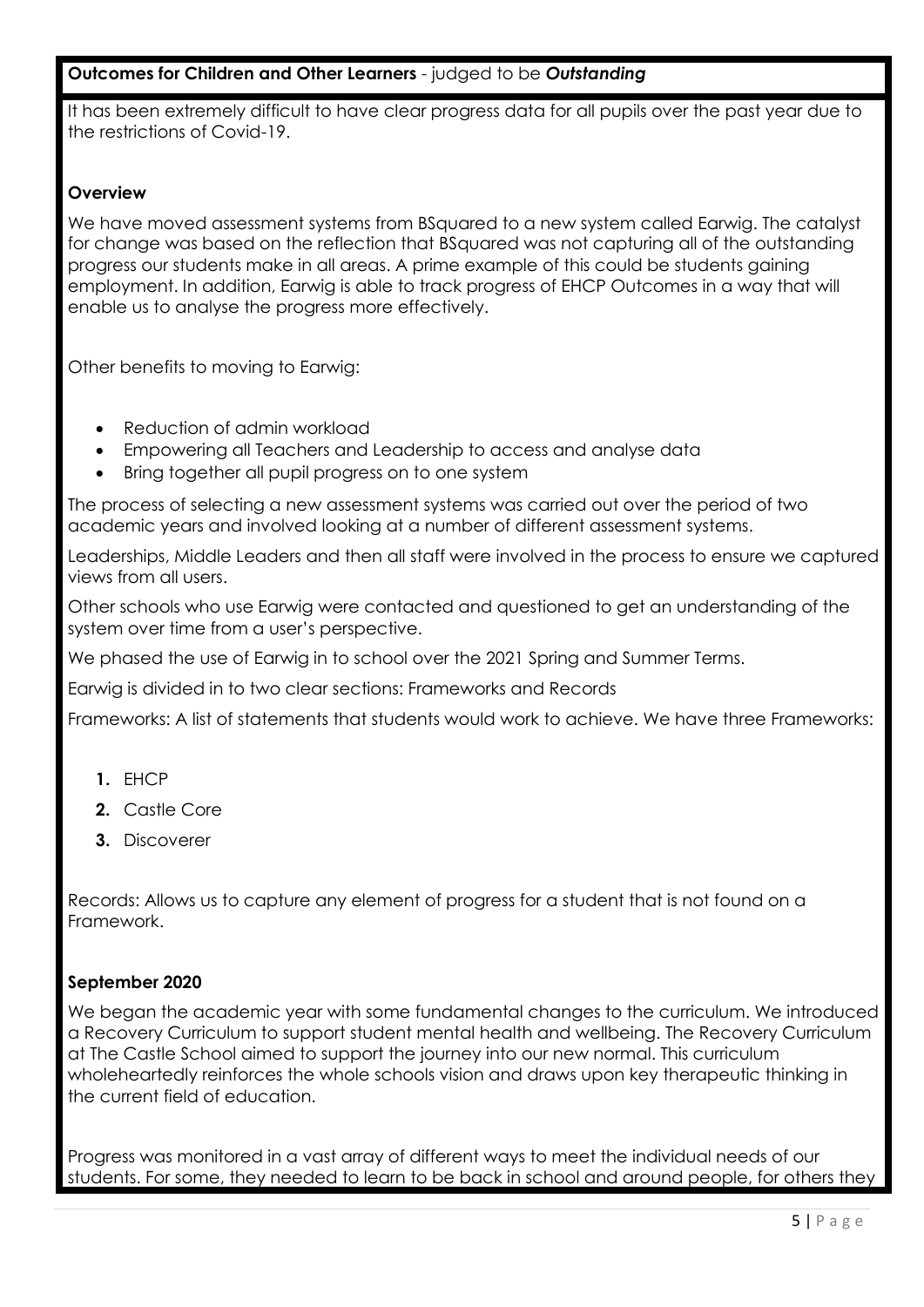needed support in understanding the changes Covid has had on their life, whilst others needed the norm of our traditional curriculum. Key Stage Leaders and SLT continued to monitor progress through learning walks, team meetings and book looks. Traditional Pupil Progress meetings did not take place as Leadership felt that they would not capture a true reflection of progress in the school and would add to teacher workload at a time when things were already tough and the mental health and wellbeing of staff and students was paramount and trumped what we would see as traditional academic progress. We wanted the focus to be on supporting staff and students back in to the routine of school.

# **January 2021**

Another National lock down where we continued to be open for as many students as we could. This again shifted the focus of what we would traditionally see as progress. Home learners where provided with daily virtual live sessions. Students in school were in mixed groups, often working with new staff delivering learning through a project style approach.

Throughout the 2020.21 academic year, limited access to the community has resulted in few opportunities to practice skills and see if a student has truly internalised them and can transfer them. We will not assess an area as completed until we have the evidence that a student can transfer a skill to a variety of real life situations.

In the Summer term, the Framework section of Earwig was launched. Staff were provided with training and were set the task to baseline their students by the end of the academic year.

# **March 2022**

Earwig is proving to be a very useful tool for data entry; both hard attainment data against learning statements (Castle CORE) and the softer timeline *learning journey* moments are easy to input into Earwig. However, the analysis and group reports which can be exported out of Earwig are less practical for our needs. Through liaison with Earwig, we are creating our own whole school Castle CORE database which can be interrogated to show both attainment AND progress for the following:

- Individual students
- Classes
- Key Stages
- Ethnicity
- Groups: Gender PPG / non-PPG, EAL / non-EAL, LAC / non-LAC. More groups will follow

This database will enable the production of data reports for Governors, Senior Leaders, Key Stage leaders and class teachers. These reports will be used during Annual Reviews and Pupil Progress meetings. When appropriate, they can also be shared with external agencies. This will reduce workload for teachers and leaders significantly; it will allow them time to concentrate on accurate data entry and analysis of their students' learning. The reports will enable for easier identification of strengths and areas for development across the whole school, key stage and ultimately class level. The outcomes of the data analysis will feed into class, key stages and whole school learning priorities.

We have agreed that there will be 6 *data dumps* per year. Teachers will need to ensure that Earwig is up-to-date at the end of each term. This process will begin this term. We will be having a full training session with staff on 14<sup>th</sup> March to go over this process and enable everyone to know what needs doing and by when. Once the *data dump* window has closed, relevant reports can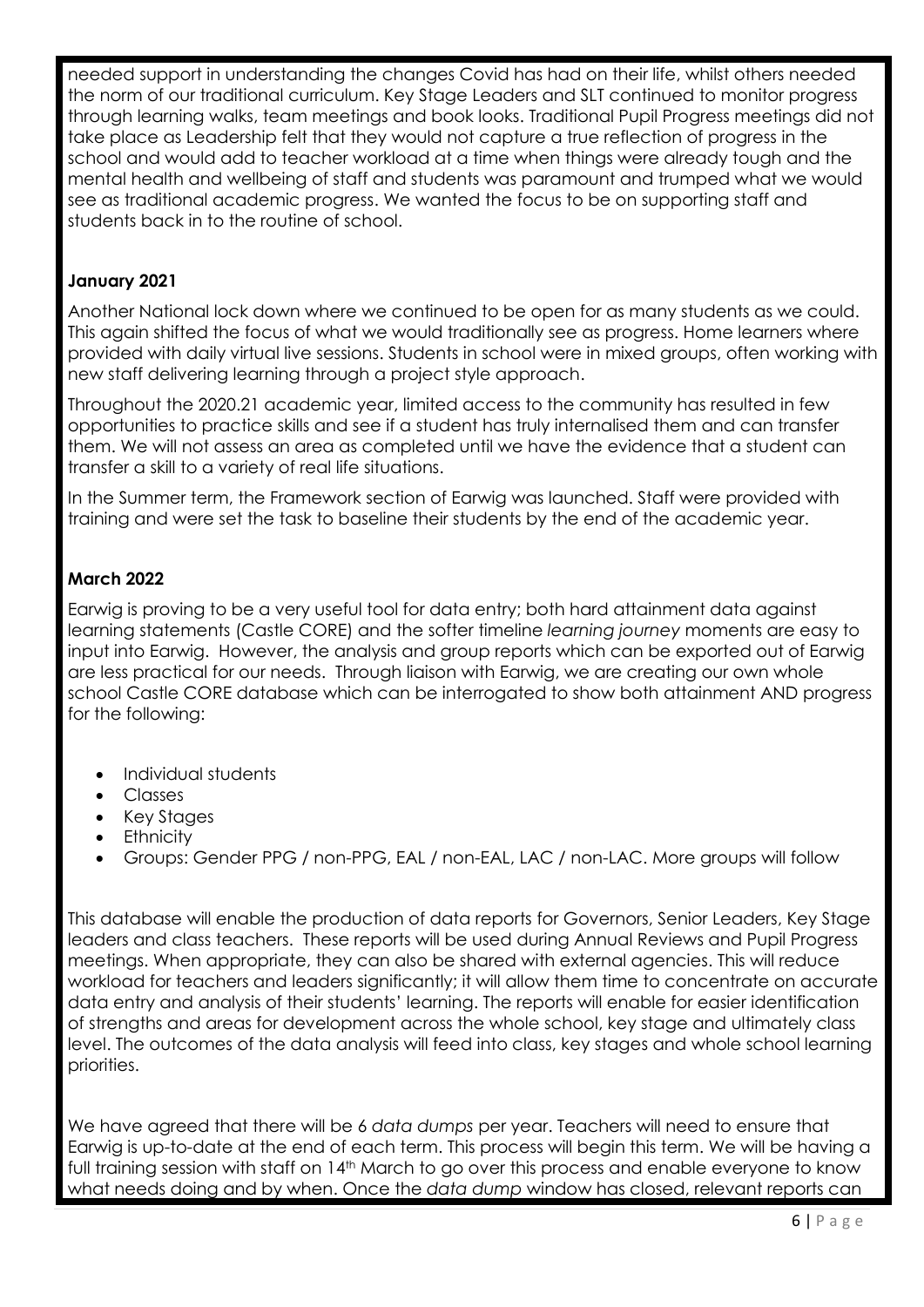be run and published to begin the process of analysis with a view to improving provision for students. It is expected that the analysis of this data will also drive training priorities for school staff.

From September 2022, we will be introducing the use of *Aspirations* for all students on *Castle CORE.* Based on a student's previous year's learning, the leadership team will set an *aspiration* for the student to reach by the end of the year and will form part of The Castle School's definition of "good" progress. During the year, we will be asking what progress is the student making and what can we put in place for the student to achieve the *aspiration*. The use of an *aspiration* is not intended to be a target to define whether a year's learning has been a success or failure, but rather to help in generating robust conversations and plans to verify and improve (when needed) on student provision during the year.

We will be conducting internal moderation of Earwig data entry this term. We will be using the data reports with teachers and Governors from Term 5 this academic year.

The current version of the database has already allowed for the identification of the following strength of the school:

**PPG attainment and progress compared to non-PPG students:** Across the whole school, PPG students are achieving higher outcomes in all four areas of Castle CORE (English, Maths, Communication & Language and Health & Well-being) than non-PPG students. PPG students are also making the same or better progress in the same four areas. This is a significant statement and is an inverted picture of mainstream schools.

**The current version of the database has also allowed for the identification of the following area of development:**

EAL students are achieving less well and making slower progress than non-EAL students in all four areas.

#### **Outcomes for Children and Other Learners - Areas for development 2021-2022:**

To establish and embed the Earwig system throughout the whole school

To enable staff and pupils to acknowledge and celebrate a wider range of achievements

To enable clear analysis and monitoring of data to develop actions to ensure pupils are making at least good progress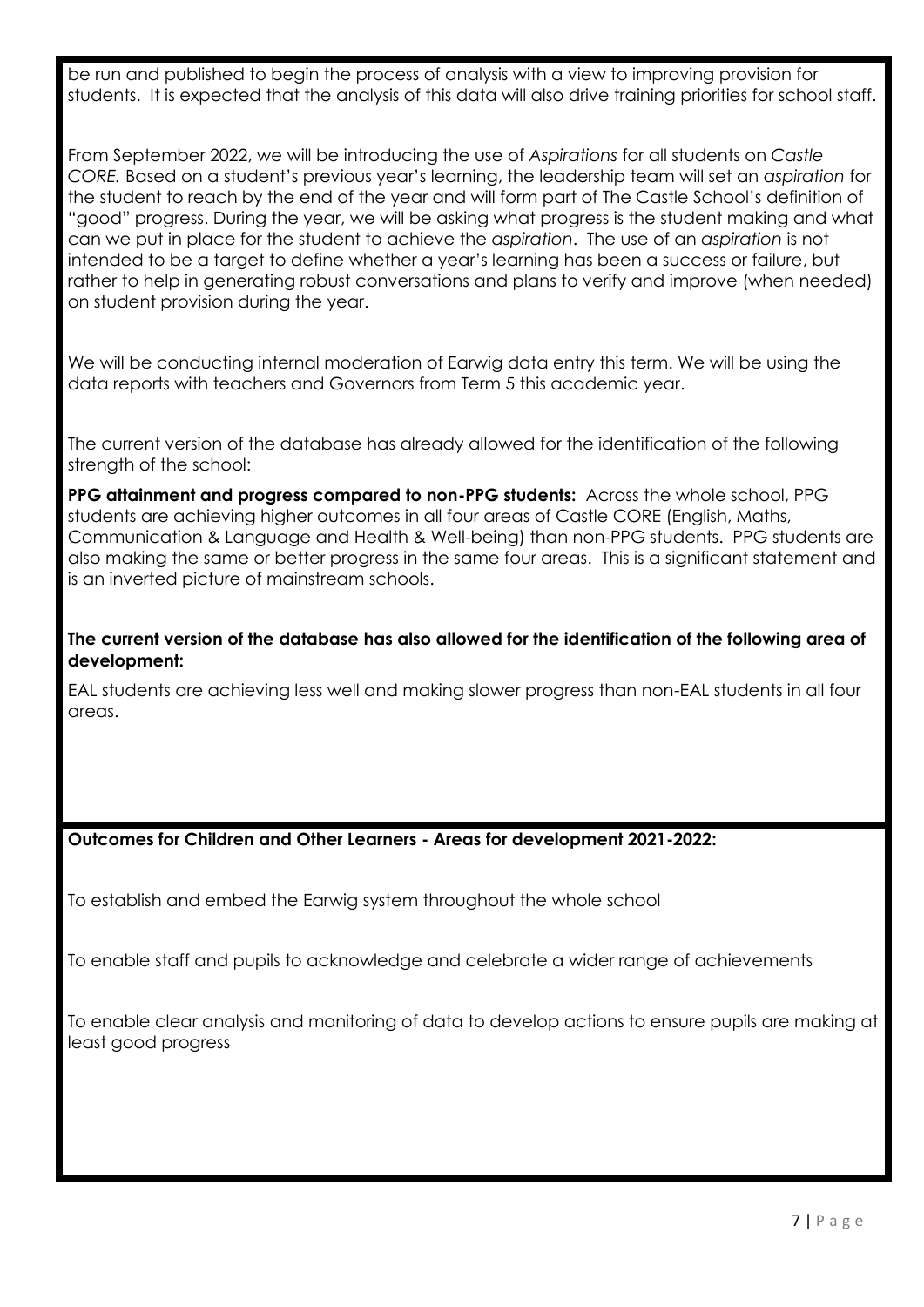#### **Quality of Teaching, Learning and Assessment** – judged to be *Outstanding*

Teaching is monitored 3 times annually through Practice Enhancement sessions and any issues addressed through methods such as action plans, coaching and team teaching. The school is confident that teaching is outstanding because observations are moderated by the Senior Leadership Team. OFTSED further support this in their most recent inspection as stated in the January 2019 report:

*"The curriculum is engaging and fun, with a broad range of activities to motivate pupils in lessons. Learning activities are designed to meet the individual needs of pupils. As a result, pupils enjoy learning, are able to sustain their concentration, and develop skills and understanding in line with the high expectations set for them."*

*"…teachers and teaching assistants are highly skilled and effective in supporting pupils in their learning. Teamwork is embedded in the culture of the school, and working together successfully further enhances the high-quality teaching and learning."*

A Quality of Teaching summary gives a holistic view of the impact of teaching and learning and includes book looks, practice enhancements and progress data, along with information gathered from learning snapshots.

Parents are invited in to school 3 times per year to attend a SAP Parents evening. At these meetings they will review and set new targets with the teaching staff, based on EHCP objectives. Parents can also request a telephone conversation if they are unable to attend in person.

# **New Curriculum**

Our new curriculum is now up and running across the school. We have developed a number of pathways to ensure that we can meet the learning needs of all our students. This year we are embedding the curriculum as well as reviewing how well it is going in classes. We will adjust and adapt where needed. The details on the curriculum can be found on the school website at

<https://www.thecastleschoolnewbury.org.uk/page/?title=The+Castle+Curriculum&pid=27>

**Quality of Education/Early Years - Areas for development 2021-2022:**

To Establish and Embed new curriculum model throughout the school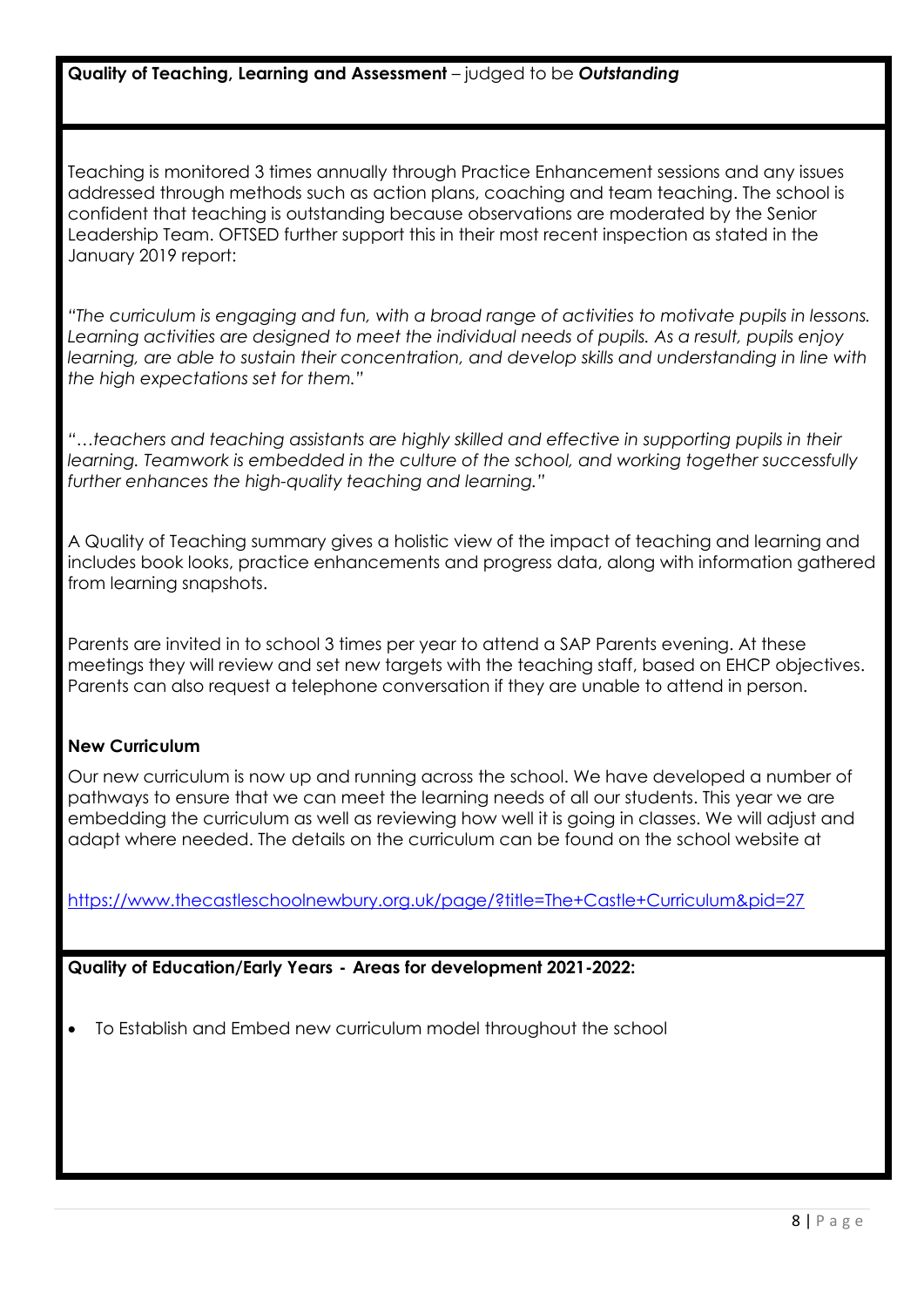**Personal Development, Behaviour and Welfare** – judged to be *Outstanding*

### **Therapeutic Thinking**

Following the release of the Revised Keeping Children Safe In Education 2020 and 2021 and updated safeguarding policy, a safeguarding Training session was delivered at the beginning of September to all staff. Further sessions have been planned to ensure that all new staff who did not attend are fully trained.

All staff are up to date with Safeguarding Training. Prior to any training taking place all new staff have a brief introduction to safeguarding as they walk through the door.

All visitors are required to sign in at the reception (both main site and Post-16), where it is deemed safe to do so in relation to Covid advice and risk assessments. Visitors are issued with a badge which states who the designated safeguarding lead (DSL) is. We have redesigned and re-located our reception at Love Lane to increase security and safeguarding for our pupils.

All staff use the online MyConcern system to report any concerns about pupil safeguarding. The reports are actioned by the DSL or deputy DSL.

All teachers and Teaching Assistants have completed online training on FGM (Female Genital Mutilation), CSE (Child Sexual Exploitation) and DV (Domestic Violence) Training by 1st December. They have been given time in lieu so that they can complete it at home if they so wish. In this academic year, new teachers Teaching Assistants will again be required to complete this on-line training.

All new staff starters and new governors will receive Prevent training to ensure that everyone is up to date.

Caroline Whitlock is the DSL (Designated Safeguarding Lead) and we have 4 Deputy DSLs, including The Headteacher and all Assistant Headteachers.

The school is committed to the Rights Respecting School Award and we have achieved the bronze award. We will be investigating moving towards RRSA Gold this academic year.

Pupil voice is a central part of what we do at The Castle. We have a representative group of pupils (which allows all pupils the opportunity to be involved as it rotates membership) which is called P4PC. These are conferences which look at particular areas and seek to gain opinion and views from pupils and act on them. Pupils are involved in the recruitment process and form pupil panels for teacher interviews.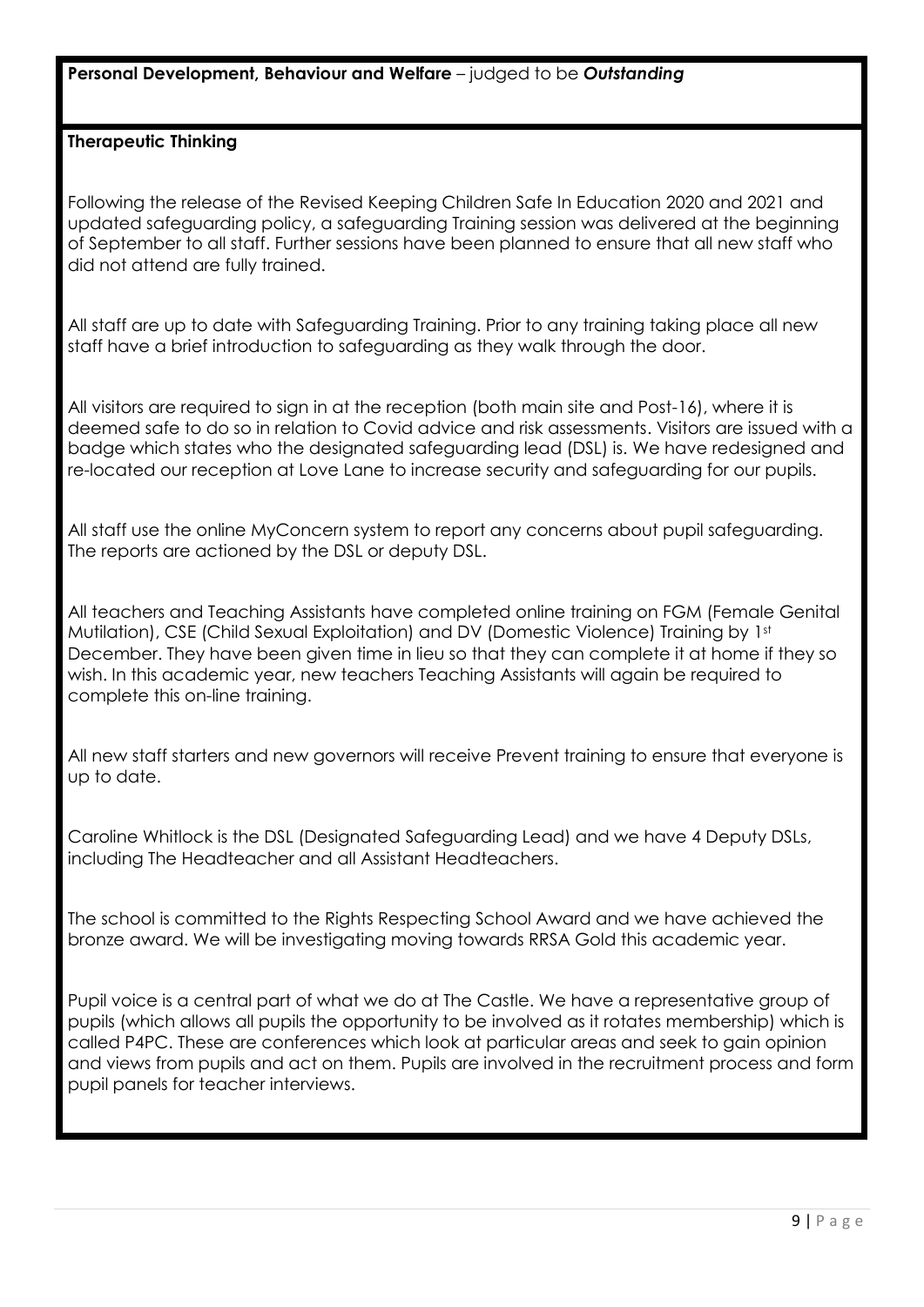Pupils for Positive Change continues to be a successful element of reviewing and evaluating whole school life. There have been regular events gathering the thoughts, opinions and values of students and utilised Zoom for inclusion of Post-16 students.

From September 2021 we will be having 3 x P4PC Conferences over the year (dependent on Covid-19). Debate topics last year included Annual Review feedback and Music Garden Design.

Behaviour around the school site is exemplary. Students are polite, friendly, courteous and kind. They are very welcoming to people coming in from outside and especially to new students. They are keen to interact with each other and visitors and staff.

Exclusion numbers are extremely low. We manage behaviour in a positive way following the PRO-ACT SCIPr de-escalation training and using a therapeutic approach. The school approaches behaviour proactively and positively. Staff training is updated progressively 3 times per year.

Robust systems are in place to deal with any issues – class team; Team Leaders; Leadership Team; PROACT SCiPr training for all staff; Behaviour Plans are written for pupils who have additional difficulties or challenges with behaviours. We have 3 members of staff who are PRO-ACT SCIPr trainers and we are seeking to train further staff to plan for succession.

There have been no incidents of prejudiced-based bullying over the past year.

Celebration of students' achievements include weekly Star of the Week, Website Blog, Headteachers Award and Star of the Year awards. Assemblies have been put on hold this year due to Covid-19.

We have a very rich Music and Arts curriculum. We have specialist teachers for music, art and drama.

We have a well-subscribed School Choir, via Zoom this year. We attend events throughout the year including the Anvil School Concert and The St Nicholas Church Carol service (prior to Covid), when available – both where we are the only special school performing.

We have Safeguarding training for all staff and also for students who will be taking up work placements where they will be working with young children.

# **Pastoral Support**

Boost group is now embedded within the secondary school (although we have had to put this on hold at the current time due to Covid); referrals are received from class teachers, Senior Leadership Team and sometimes from Child In Need, Annual Review or parent meetings. Boost continues to use the' hook' of a light breakfast to enable independence and social skills to be targeted and supported in a structured, nurturing, environment. We remain fortunate enough to enable this group to run on a daily basis led by the Family Liaison Worker and ELSA's,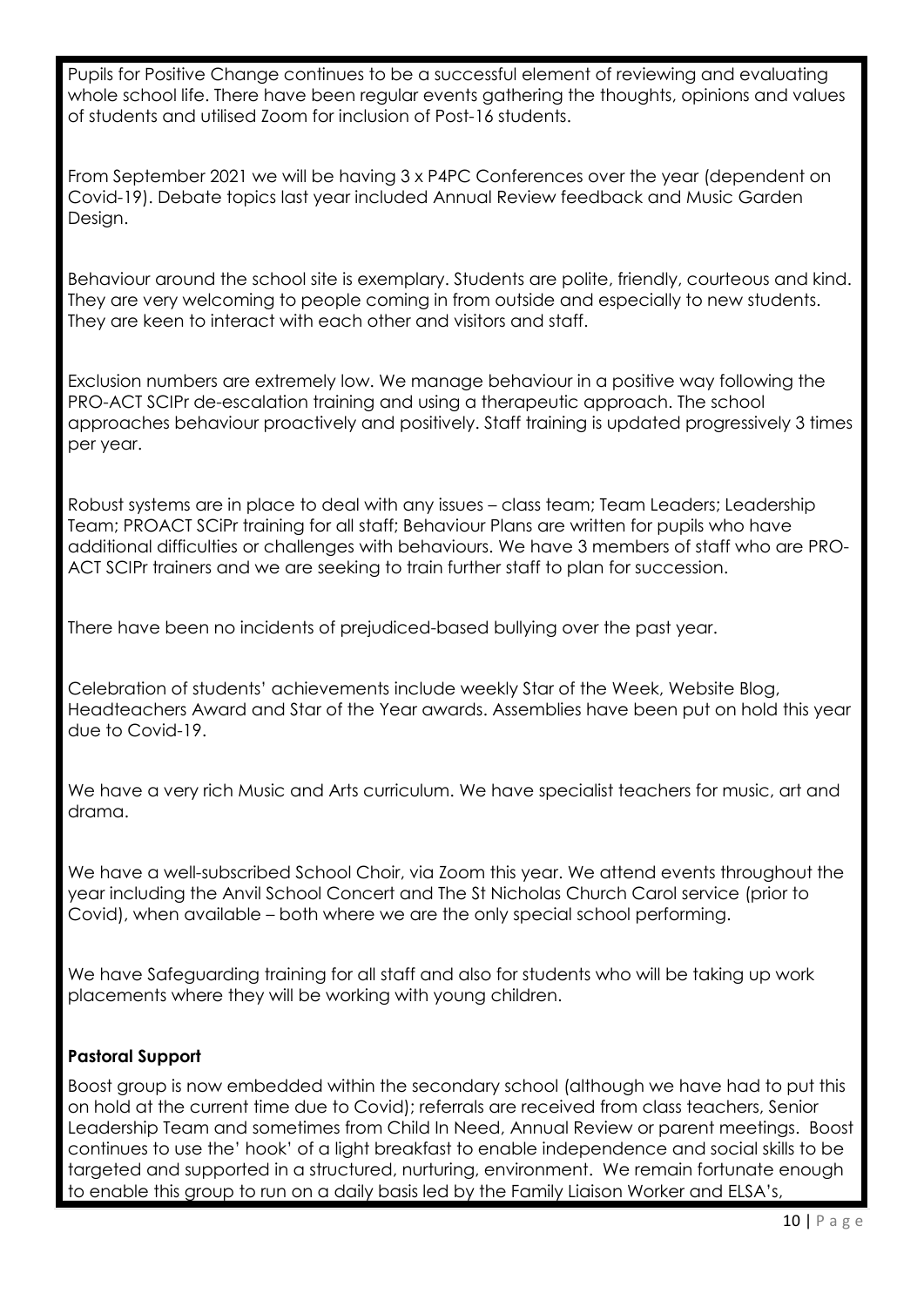overseen by the Pastoral Manager and there is now a waiting list; we all clearly see the benefits of such intensive collaborative support.

The Hive, run by the Pastoral Manager and exceptionally supported by a Support Assistant, opened in September 2019 with 2 of our year 10 students both of whom have significant difficulties with emotional regulation and low levels of engagement. Establishing open relationships with parents has been and will remain our priority; communication is key for focus areas to be worked on and for consistency across all settings. The students benefit from having a base where they can come to talk things through and have that listening ear where you can be completely open and honest; reflecting on actions. Seeing/feeling natural consequence is proving to be empowering for them both. Many personal struggles, particularly around safety and boundaries, have already taken place however it is pleasing to see that both students are beginning to reflect, beginning to see the impact they have on others and their own learning and importantly their individual journeys ahead. I must add that to see 2 students with such challenges be able to sit around a table, have an open, albeit at times emotive, chat with the adults and themselves about their anxieties is absolutely heart-warming – this is hard hitting work which is proving particularly challenging for 1 student. Nevertheless to move forward we need to work on deepening secure relationships, offer experiences in the hope that these prove to be positive ones to elicit positive internal feelings and challenge our motivation for learning in the hope that at some point this become their own drive and not one that is put before them. For those moments where we see regulation and engagement every challenge IS worthwhile. Failure is not a discussion point; moreover progression in whatever area each individual student finds themselves experiencing, irrespective of its content, is the height of any moment; it helps all to move forward building on self-esteem, self-regulation and our own resilience.

ELSA's (Emotional Literacy Support Assistants) continue to carry out 1:1 sessions across the week; we now deliver 5 days in total by way of the time allocated across the school. This is a massive level of support and one that provides our students with the time and space to develop their emotional understanding and emotional regulation; all aiding their engagement with learning and building trusted relationships.

The Pastoral Manager and Family Liaison Worker continue to be on hand to all new families and respond to all those families across the school who need support in one way or another. One action that we have needed to pass over to the school office is the collation of information received from external agencies and the process of this being quickly disseminated to parents; particularly around courses that are on offer or meet ups with specific groups. With so many things now going on across the week it has become impossible to respond to these requests/information releases fast enough to ensure that parents do not miss out on important training/additional support.

With our wellbeing hats firmly in place our Family Liaison Worker attended training locally on 'parental conflict' and 'Supporting children with trauma and insecure attachments at school'. The Pastoral Manager and P16 lead, who are both part of the schools mental health and wellbeing team, travelled to Milton Keynes to attend training on PDA – Pathological Demand Avoidance. This gave insight into the level of anxiety students with PDA have to deal with not just on the odd occasion but on a moment by moment basis. Parenting Special Children will return in November to deliver their incredible 'sleep course' and as I write this we already have 3 sets of parents from our school attending. Once The Castle family have taken the places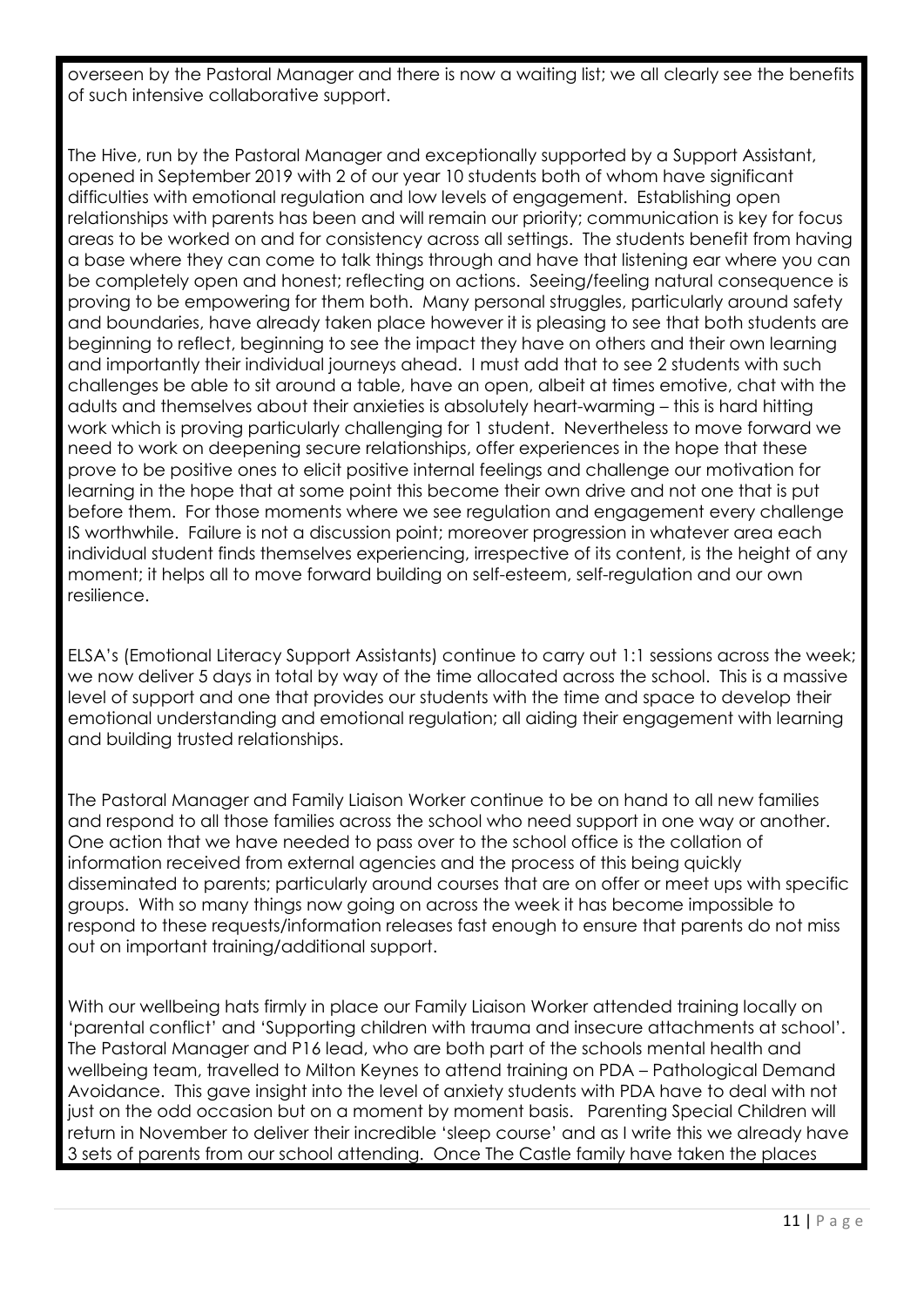they require, this course will be offered out to the wider community, this enables others to be part of and see the extent of our supportive network.

#### **Areas for development 2021-2022**

To establish and embed Therapeutic Thinking Practice across the whole school

#### **Effectiveness of Leadership and Management** – judged to be *Outstanding*

The leadership team at The Castle School is broad and has a wide range of skills. The leadership is well delegated and this allows for the team to lead on many aspects of the school development. The extended leadership team consists of:

Headteacher

Deputy Headteacher

3 x Assistant Headteachers

School Business Manager

- 1 x Pastoral Manager
- 5 x Team Leaders

1 x Maths Lead

1 x English Lead

1 x PSHE Lead

The Leadership team know their school well – areas of strength and areas for development are identified and linked into SDP. Line Management Structure provides clear routes for supporting staff.

Monitoring Schedule – A very clear and robust system of monitoring is in place including practice enhancements, snapshot learning walks, book looks, appraisal, moderation of work (internal and external) and pupil progress meetings.

The extended leadership team use FADEs (Focus, Analysis, Do, Evaluate) to analyse areas of need and how to move forward.

Strong, determined and passionate leadership.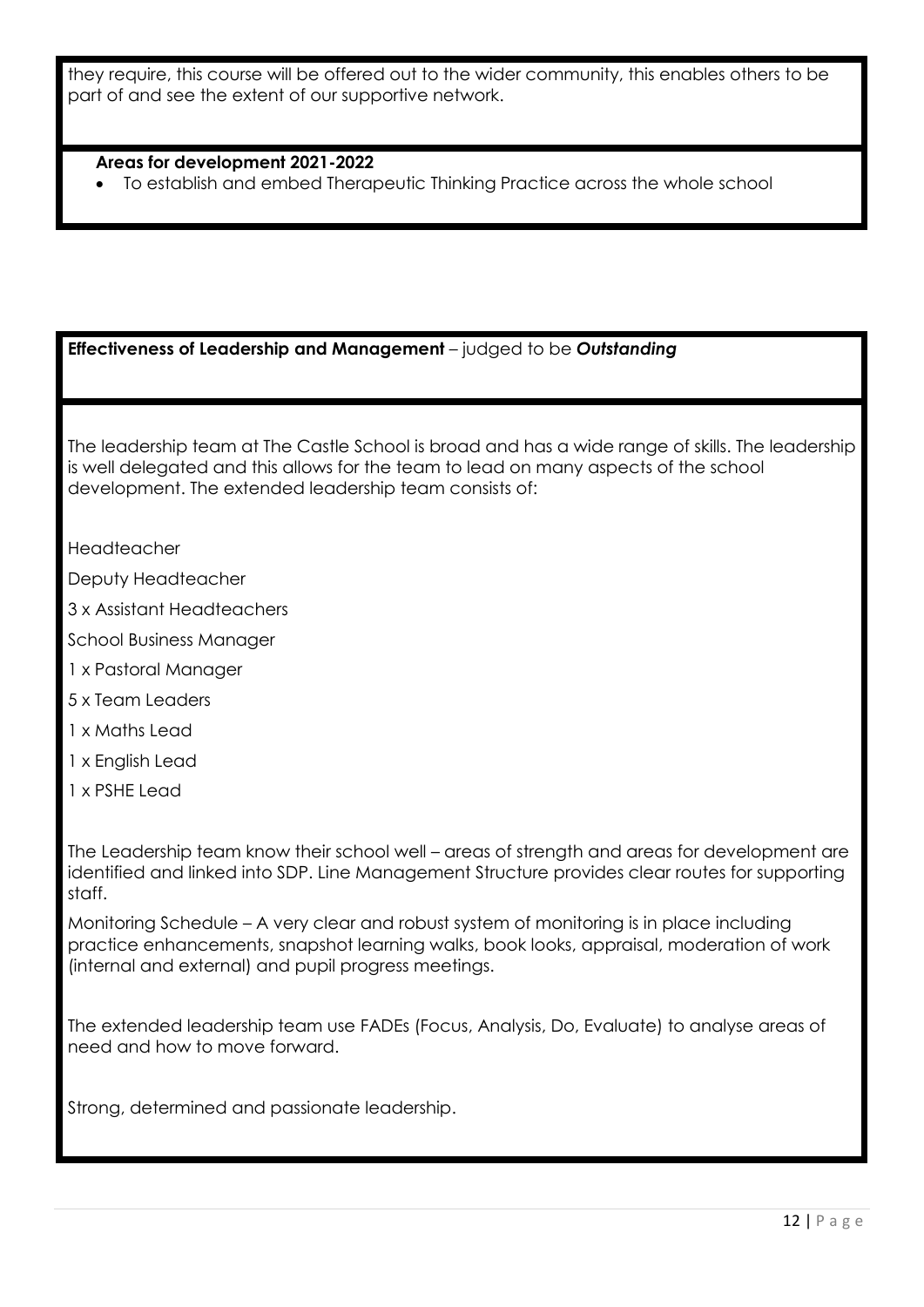Each pupil has a book for English and a book for Mathematics. The books are marked using a 2 stars and a wish system on a weekly basis and the books are monitored by the Team Leaders and senior leadership team and feedback given to staff on a termly basis.

Very high expectations of all staff.

Induction package for all new staff. This covers Safeguarding (with PREVENT), PROACT SCiPr-UK, Makaton, Manual Handling and Roles and Responsibilities. New teaching staff also receive a pre-induction day prior to starting which covers assessment, curriculum, risk assessment/EVOLVES as well as time at all school sites.

QCF – Support staff in classes are offered the opportunity to study for qualification on the Qualification and Curriculum Framework at Level 2 and Level 3. We currently have 4 learners on the programme. We have staff waiting to take up the training with a roll-on/roll-off system.

High levels of support for all staff through training and mentoring.

Comprehensive, relevant and evaluated training programme. All teachers and Teaching Assistants attend various training activities which are delivered in two dedicated hour-long slots each week. The training is evaluated weekly through an online tool and the feedback is used to adjust and change the programme to suit need. Additional targeted training is put in place and evaluated where appropriate. We invest over £30000 in external staff training each year in addition to the internal weekly training.

**World of Work** is a key area of our curriculum and is embedded in our work at Key Stage 4 and 5. The World of Work Team have been visited by many schools from the local area and wider regional area and are recognised as a best practice model of delivery by organisations such as BASE. Below is information of progress linked to World of Work aspects. We have been considerably restricted from our usual operations this year due to Covid, but have managed to continue with many of our work placements.

Very high expectations for all students to ensure outstanding progress and achievement.

Effective and robust assessment systems enable staff to set challenging targets and drive forward improvement.

Curriculum – continually adapted and changed to meet needs of students.

Pupil Premium utilised very carefully to ensure greatest impact – see pupil achievement.

Leaders at all levels are empowered to make decisions and take initiative on situations. Leadership is well delegated throughout the school.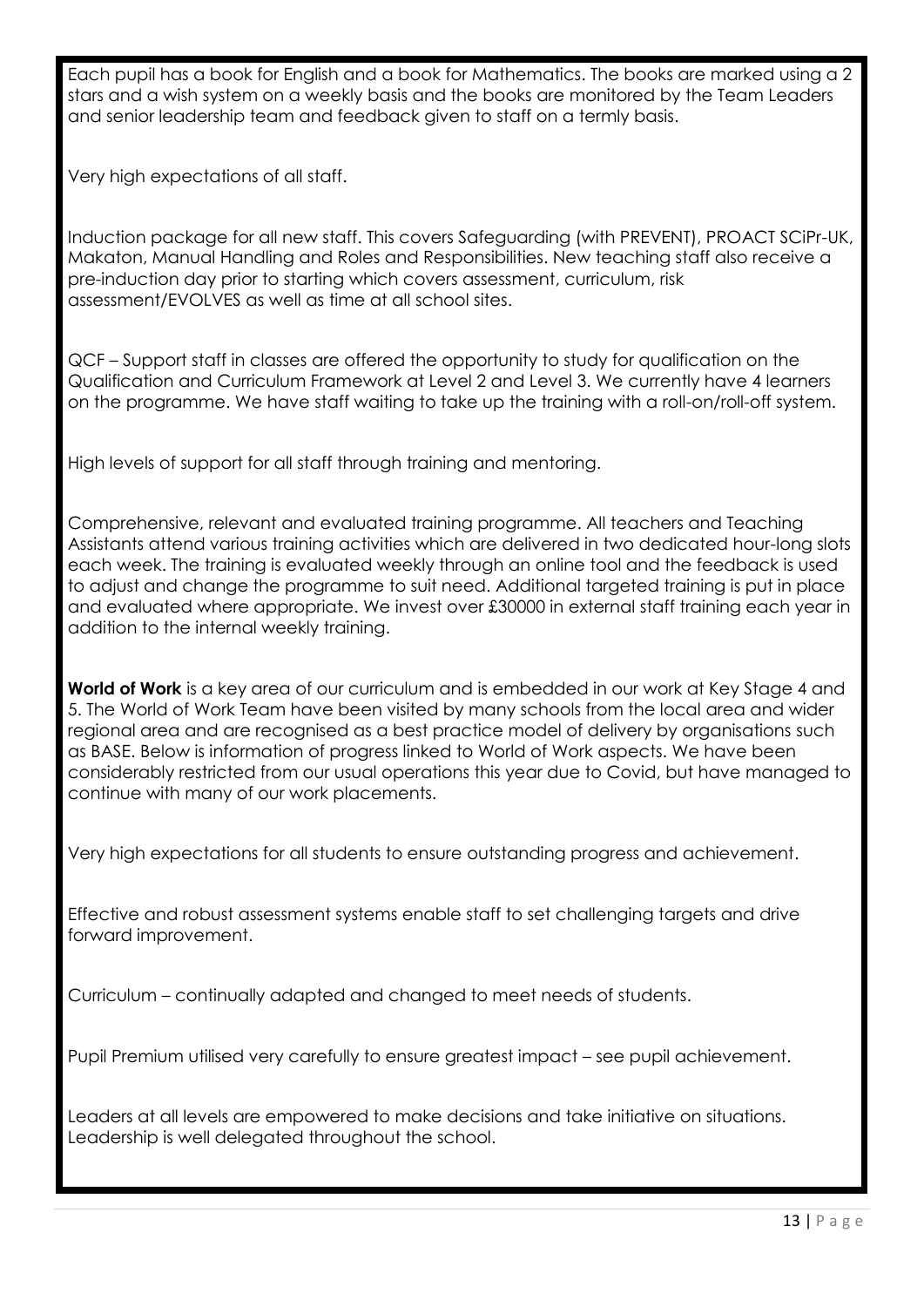Rigorous safeguarding arrangements are in place.

### **Awards**

We have achieved the following recently:

- **Disability Confident Leader Award** (of 4000+ organisation that have signed up, only 25 have achieved this level of award.
- **BASE** (British Association for Supported Employment) **Team of the Year 2017**
- The Careers and Enterprise Company '**SEND Careers Provision of the Year**' award winner **2018**
- **Makaton Friendly Award 2018**

The school website is a key portal of information for the school. The Headteacher ensures that the website meets statutory requirements and that the information is relevant and accessible for parents and other stakeholders. The news blog on the website is updated at least weekly with lots of positive information and pictures of what is happening in school. The website can be accessed at this address: [www.thecastleschoolnewbury.org.uk](http://www.thecastleschoolnewbury.org.uk/)

# **Governing board**

Governors know the school well and are aware of strengths and areas of development – Information is fed to governors in a number of ways including, regular meetings between Headteacher and Chair, Annual Strategic Session to plan School Transformation Plan, governor visits to school (although these have been more restricted this year due to Covid), governors' subcommittee meetings, Pay Panel meetings, Full governors meetings and budget setting meetings. Governors are closely involved in all aspects of the school and offer strong challenge and support.

Governors attend staff training where appropriate and there has been specific bespoke training for governors including on progress and achievement. Governors have all attended safeguarding universal training and Prevent Training.

Governors have a good understanding of schools areas of strength and areas of improvement.

Governors are passionate about positive outcomes and have very high expectations of the Leadership Team and the staff creating a high level of challenge.

Governors are involved in the Headteacher's Performance Management Review and are clear about the targets set for all staff, based on the current SDP. The review is assisted by an external School Improvement Advisor. The governors have 3 review meetings with the Headteacher throughout the year to check on progress of the objectives.